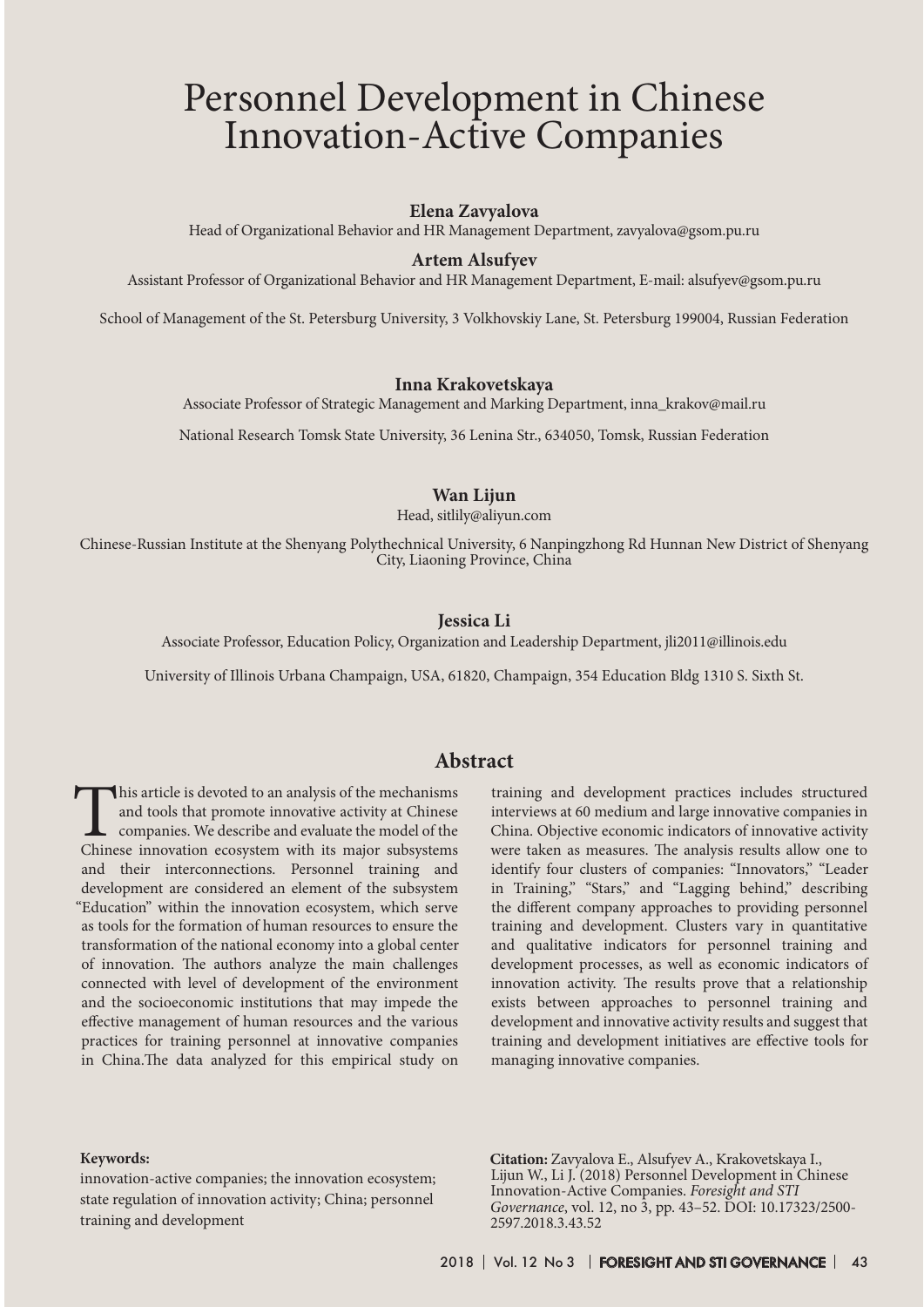The principles of designing and developing China's innovation system in the context of the national economy's transition "from imitating to independent innovation and development of high technologies" [*Li*, 2010] were dec economy's transition "from imitating to independent innovation and development of high technologies" [*Li,* 2010] were declared officially by the Chinese government. Chinese national upon Deng Xiaoping's theory of technological progress [*Chang,* 1996]. Leonov and Domnich [*Leonov, Domnich,* 2010] identify five stages of innovation policy implementation in China, each accomplishing important objectives for the national economy such as setting industry-specific priorities, creating conditions for generating new knowledge in breakthrough areas of science, developing mechanisms for their practical implementation, and so on. According to the "Strategic S&T Development Plan 2006–2020" [Chinese Academy of Sciences, 2014], the country is expected to make a qualitative leap in terms of increasing the number of high-tech companies, the share of information and communication technologies (ICT) in national exports, and extending the range of telecommunication services' users (mobile and landline telephones, the internet, etc.). This has kicked off the fifth stage of implementing China's innovation policy, the goal of which is to achieve long-term sustainable development by modernizing all industries of the economy, and turning the country into an innovation leader.

The objectives set by the Chinese government required a review of the principles of human resources management. Successful modernization and technological upgrading of production facilities revealed a number of problems in this area, in particular, shortages of skilled professionals (specialists and managers alike), the lack of an overall human resources management strategy, and competition between global and local businesses, state-owned and commercial companies, and Western and domestic business practices. It takes decades to acquire unique engineering and managerial competences and experience, which makes staff training and development for innovative activities a particularly relevant issue. Apart from the practical relevance, studying the existing approaches to dealing with it also has a theoretical dimension connected with conceptualizing human capital development in the corporate sector of emerging countries.

The objective of this paper is to analyze staff training practices of medium and large innovative Chinese companies in order to study their approaches to it, keeping in mind that such techniques are seen as components of the "Education" subsystem of the Chinese national innovation ecosystem, and are employed as human capital management tools to accomplish strategic objectives of the country's innovation-based development.

# **The Emergence and Development of China's Innovation Ecosystem**

The first steps towards creating the national innovation system were taken by the Chinese authorities in 1975, when the course towards "openness" was announced. This process was officially declared to be completed in 2010. As a component, or a subsystem of the global system, the national innovation system in its turn exceeds the sum of its elements; a systemic approach is required to describe and model it [*Chistiakova,* 2007].

The "black box" model we have used in this study analyzes a system's inputs and outputs and allows one to describe the system in terms of how it transforms them. The classic black, grey, and white box schemes, in addition to analyzing systems through their inputs and outputs, also involve studying the actual mechanism that transforms the former (resources) into the latter (products) (see Figure 1). The main components of the Chinese innovation system, and their functions, are presented in Table 1. Each functional subsystem affects the overall national potential, and its innovation environment.

The "Education" subsystem plays a key role in stepping up the country's innovation-based development, since the national innovation ecosystem and all its components require highly skilled personnel with unique competences and professional experience sufficient to generate and disseminate innovations and create new technological paradigms.

## **Government Regulation of Innovative Activities in China**

At the initiative of the Ministry of Science and Technology of the People's Republic of China, more than 1,500 business incubators were established in the country, providing comprehensive support to innovative and high-tech companies. Eighty thousand firms use the incubators' services every year. The ministry also administers a 3.5 billion yuan investment fund (about 440 million euros) to support innovative projects. According to the European Commission, in 2012 the Chinese Innovation Fund for Small Technology-Based Firms (InnoFund) provided subsidies in the amount of about 520 million euros [European Commission, 2015].

One of the mechanisms for providing indirect support to innovative Chinese businesses is a preferential taxation regime. For example, just in the first three quarters of 2015, Chinese innovative firms received tax breaks in the amount of 237.5 billion yuan (\$37.2 billion) [Xinhua, 2015]. Also, the state helps companies to patent and license their designs. All innovations created on Chinese territory are recorded in special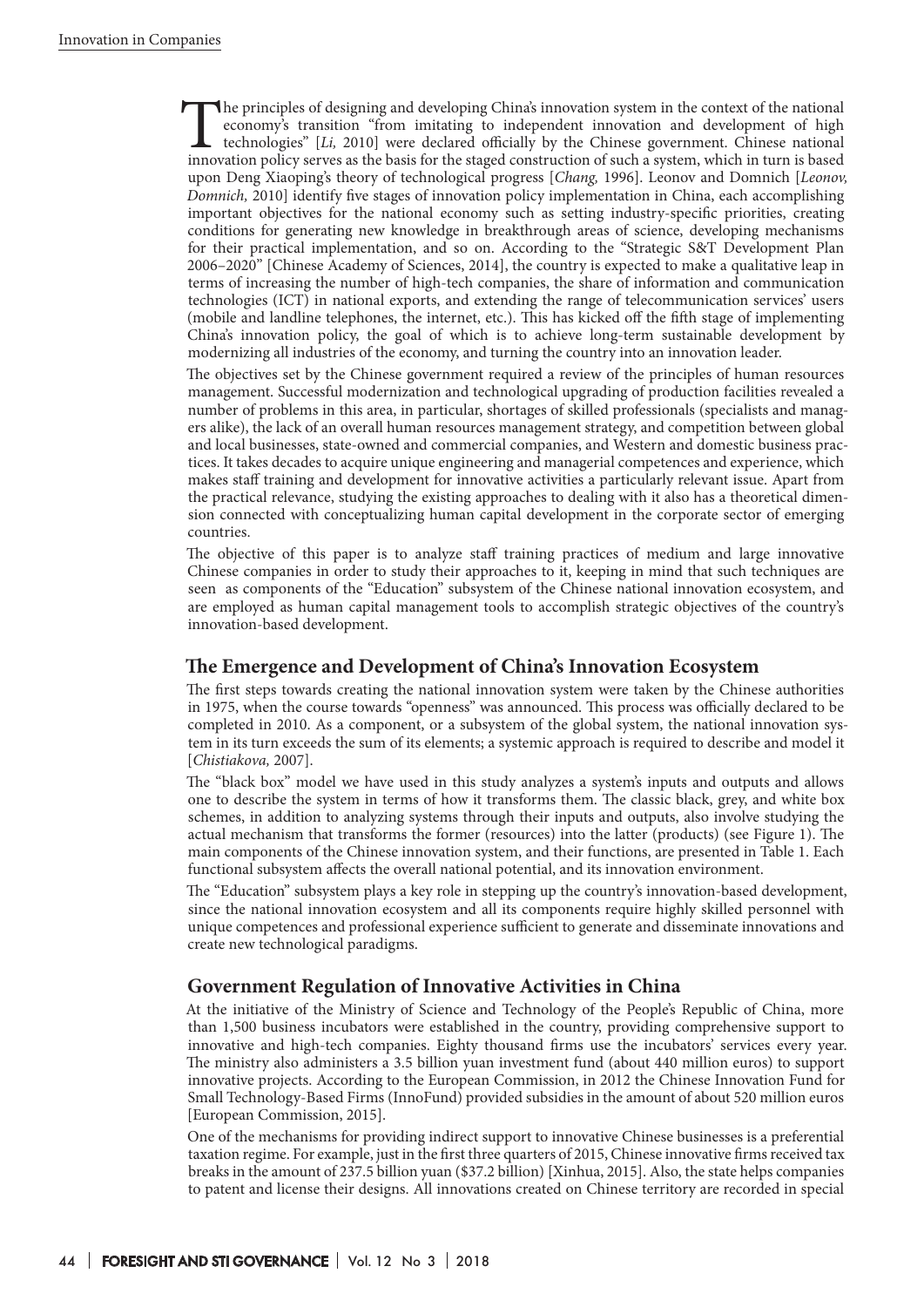

product catalogues, and subsequently receive preferential treatment when they take part in tenders or public procurement procedures.

The state controls all interaction between participants of various subsystems of the national innovation ecosystem, in particular those within the scope of the various national innovation support programs (Table 1).

## **Approaches to Innovative Companies' Human Resources Management**

The re-orientation of Chinese businesses towards the application of knowledge and innovative technologies created demand for highly skilled professionals [*Simon, Cao,* 2009]. To address this issue, the Chinese government designed a set of measures to support and aid technological university graduates in job placement (Table 2). In particular, in the scope of the 1000 Talents Program, steps are being taken to repatriate more successful managers and scientists from abroad. Companies, especially innovative ones, also work on improving the quality of their human capital [*Simon, Cao,* 2009]. One of the tools they use for this purpose is improving their human resources management systems – an issue businesses used to pay insufficient attention to. The first labor code adopted in the country which strongly protects workers' rights serves as the mechanism regulating labor relations since 2008.

By the beginning of the  $21<sup>st</sup>$  century, companies were only starting to move on from the personnel management concept to the human resources management principle [*Soltitskaya, Bo,* 2005]. Personnel managers tended to have a rather low status, and their functions normally were administrative and based on control. However, innovative companies have always been somewhat different in this respect. A recent study of the correlation between the level of firms' R&D activities and their personnel management practices identified the following practices: setting up cross-functional project groups; systematically arranging training events and workshops to upgrade employees' qualifications; sharing experiences with other companies in the industry; and providing financial incentives to encourage employees' participation in R&D [*Eriksson et al.,* 2014].

Certain authors point out China's national features as the reason for different approaches to managing human resources. The first such specific feature is connected with companies' ownership. Malcolm Warner [*Warner,* 2008] notes that state-owned companies in the country frequently bear the burden of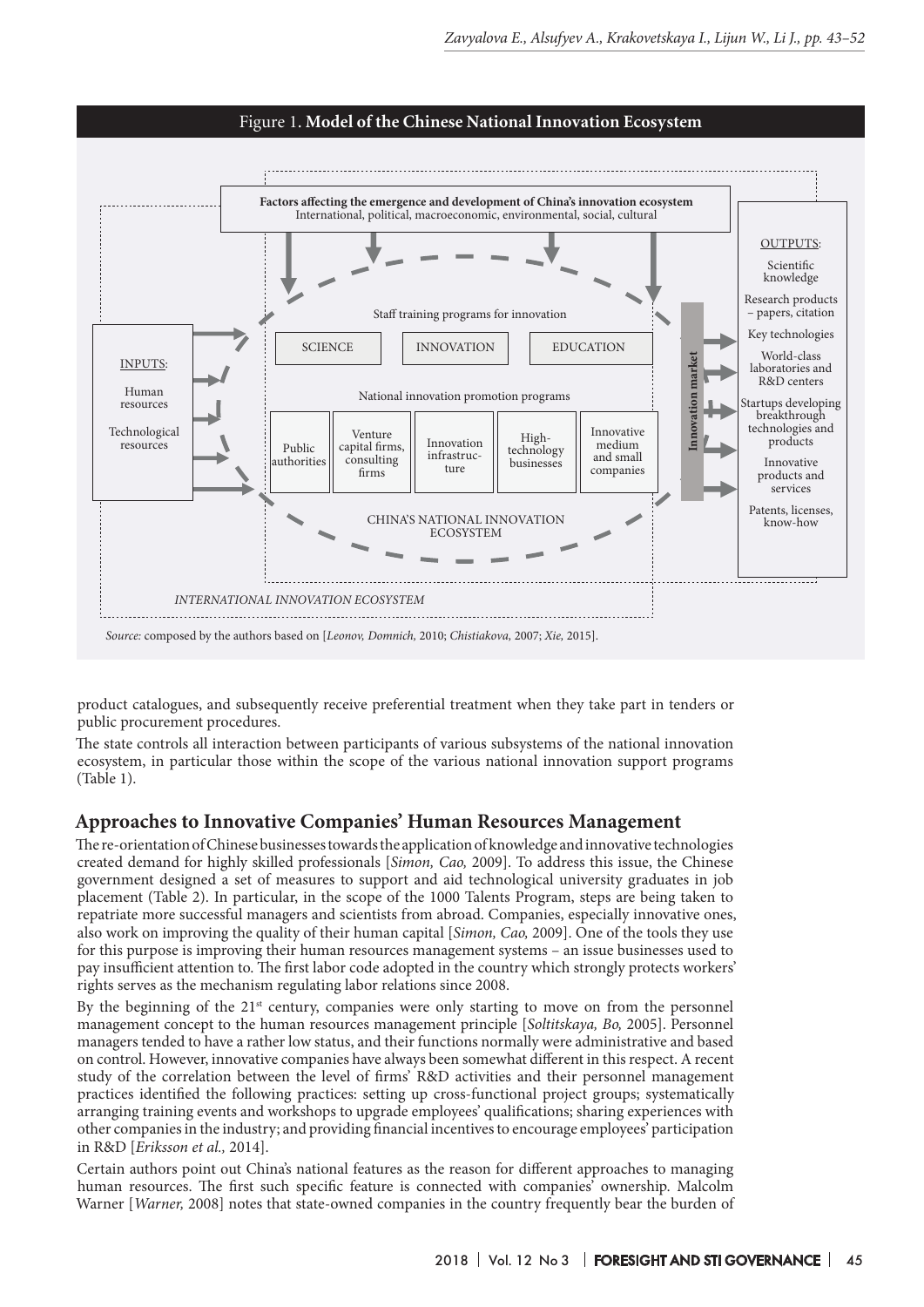| Table 1. The Components of the Chinese Innovation System, and their Functions |                                                                                                                                                                                                                                                                                                                                                                                                                         |  |  |
|-------------------------------------------------------------------------------|-------------------------------------------------------------------------------------------------------------------------------------------------------------------------------------------------------------------------------------------------------------------------------------------------------------------------------------------------------------------------------------------------------------------------|--|--|
| Subsystem                                                                     | <b>Function</b>                                                                                                                                                                                                                                                                                                                                                                                                         |  |  |
| Public authorities                                                            | $\bullet$ Government regulation and promotion of innovation activities in the country, directly and indirectly $\bullet$ Funding research and development (R&D)<br>• Development of legal basis for innovation activities<br>• Development and modernization of innovation infrastructure                                                                                                                               |  |  |
| R&D sector                                                                    | • Creating new knowledge and radical innovations<br>• Conducting R&D in priority science and technology (S&T) areas<br>• Training R&D personnel                                                                                                                                                                                                                                                                         |  |  |
| High-technology<br>businesses                                                 | • Production of high-technology products and services<br>• Job creation<br>• Funding R&D from their own sources<br>• Integration of large companies, leading R&D organizations, and universities                                                                                                                                                                                                                        |  |  |
| Small and medium<br>innovative businesses                                     | • Production of innovative products and services<br>• Job creation in the innovative business sector<br>• Funding R&D from their own sources                                                                                                                                                                                                                                                                            |  |  |
| Innovation<br>infrastructure                                                  | • Commercialization of R&D results<br>• Promoting creation of small research-intensive companies<br>• Job creation<br>• Promoting growth of regional research-intensive sectors                                                                                                                                                                                                                                         |  |  |
| <b>Education</b> sector                                                       | • Training and upgrading personnel to create innovations<br>• Conducting basic and applied research at universities<br>• Achieving "critical mass" of talented people<br>• Promotion of innovative culture in the business environment<br>$\bullet$ Development of innovative education technologies<br>$\bullet$ Development of innovation infrastructure<br>• Increasing overall intelligence level of the population |  |  |
|                                                                               | Source: composed by the authors based on [Leonov, Domnich, 2010; Xie, 2015; Haour, von Zedwitz, 2016].                                                                                                                                                                                                                                                                                                                  |  |  |

the traditionally established personnel management practices [*Child, David,* 2001; *Warner,* 1996]. Quite natural for large, old enterprises, this organizational inertia comes at odds with the economic reforms aimed at encouraging companies in the non-public sector to promote the development of human capital [*Ding, Akhtar,* 2001].

Another feature is evident in the problems Chinese companies encounter when they try to apply Western human resources management standards. Values shared by the local staff include harmony and a complex system of informal connections – the so-called *guanxi* [*Verburg et al.,* 1999]. Chinese workers are more inclined to accept their superior's opinion and obey rather than initiate change, so they would not disrupt the harmony at the company [*Zhao,* 1994]. In the context of unequal, hierarchic relations, changes at the workplace are seen as undermining stability [*Hofstede,* 1991]. This contradiction becomes particularly apparent when rewards and incentives programs are implemented [*Sumelius,* 2009]. Despite the higher compensation, Chinese citizens are not very keen on working for foreign companies: they do not like the high intensity of work, the rigid bureaucratic subordination, strict discipline, and lack of flexible working hours [*Nyrovba,* 2009]. There is no standing in for each other on a traditional Chinese team: areas of responsibility at companies are delineated so strictly that employees in the same division frequently have no idea what their colleagues who report to a different boss actually do. It is a Confucian tenet: to bring harmony into the world, everybody must do their job as best they can, and pay no heed to others. The sources of strict division of work responsibilities can be traced all the way back to the ancient institute of apprentices [*Marchenko,* 2013].

There is a version according to which human resources management systems in China may develop towards hybrid forms, including various combinations of local managerial features and Western or East Asian practices [*Warner,* 1996]. The authors of another study [*Ding et al.,* 1997] come to a similar conclusion: they link the degree of integration of various approaches to human resources management to organizations' characteristics, and their chosen strategies for achieving competitive advantages.

# **Staff Training at Chinese Companies**

Human resources management strategies and practices employed by innovative companies depend on their approach to staff training and development as tools to acquire more relevant competences. Very few companies have resources to design and implement staff training systems on their own. Following the Western example, the well-known Lenovo Group established its own corporate university – the Lenovo University. State-owned companies very much lag behind private firms in this area [*Warner,* 1993, 1996], which among other things is confirmed by the data published in a study of human resources management practices at various Chinese companies [*Lu, Bjorkman,* 1997]. Most of the studies stress that such training programs remain less than perfect [*Lu, Bjorkman,* 1997, 1998]; they are mostly focused on developing technical skills, as opposed to managerial competences [*Child,* 1996].

Training programs in technical and managerial skills are quite common in the corporate sector, but stateowned companies implement them much more rarely. Joint ventures typically provide training of both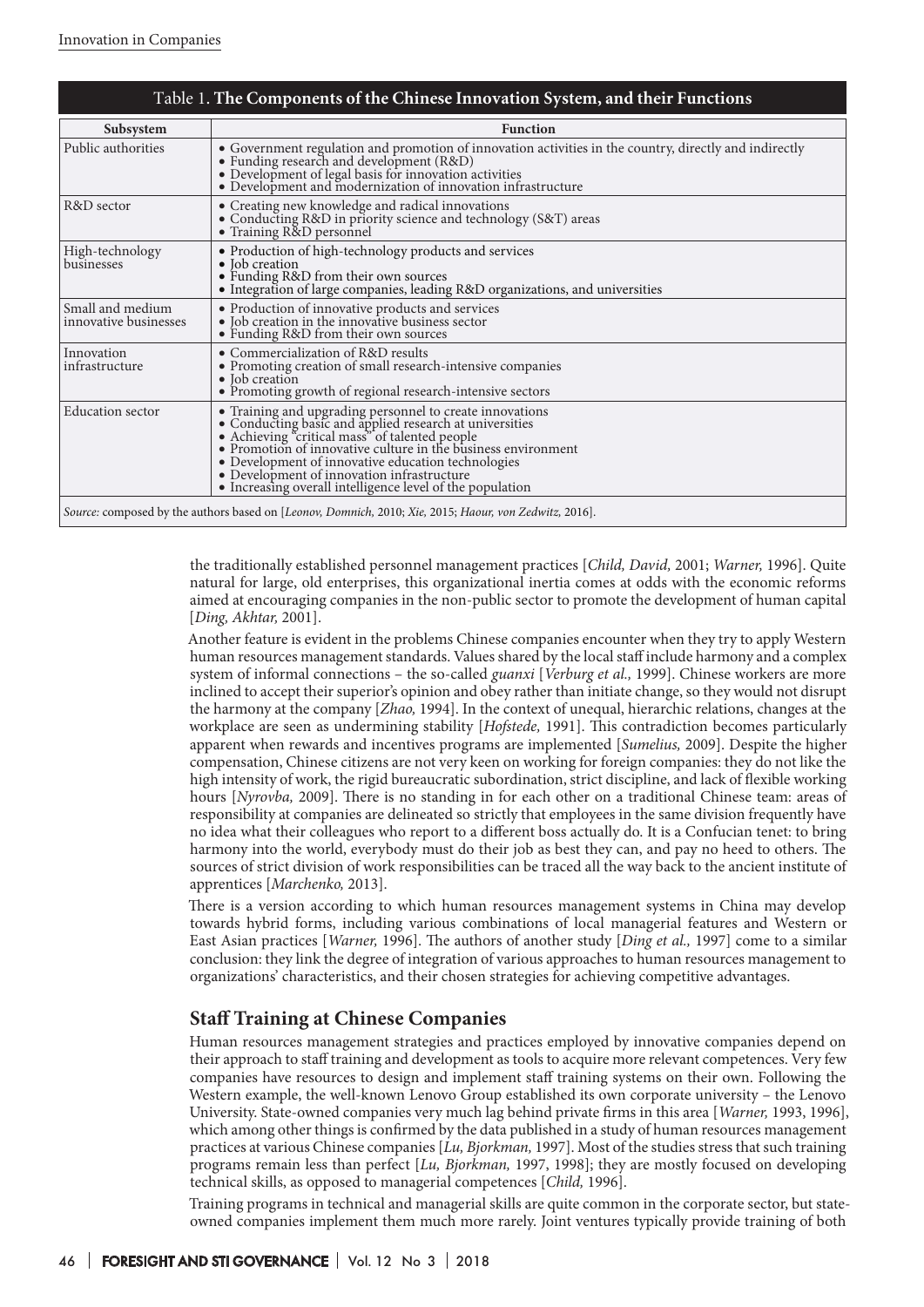| Program                                           | <b>Brief description</b>                                                                                                                                                                                                                                                                                                                                                                                                                                                                                                       |
|---------------------------------------------------|--------------------------------------------------------------------------------------------------------------------------------------------------------------------------------------------------------------------------------------------------------------------------------------------------------------------------------------------------------------------------------------------------------------------------------------------------------------------------------------------------------------------------------|
| 863 Program                                       | A government program to promote S&T research and development of high technologies; the goal is to<br>eliminate the country's dependency on high technology imports and to achieve breakthroughs in key<br>technology areas. A strategy for researching and developing high technologies was designed in the scope<br>of the program, along with a set of measures aimed at raising a new generation of personnel to work in the<br>high-technology sectors of the economy.                                                     |
| 973 Program                                       | This is a national basic S&T research plan which among other things envisages mobilizing research talent<br>to promote such areas as agriculture, energy, ICT, natural resources and environment, demography, and<br>health. The program makes provisions for training research personnel to conduct innovative research<br>in breakthrough areas, with the potential to contribute to the country's economic, social, and S&T<br>development.                                                                                 |
| Key Technologies Program                          | This program is designed to support research aimed at achieving breakthroughs in developing key<br>technologies, technological modernization, restructuring traditional and promoting the emergence of new<br>industries to implement domestic innovation. The program allocates public funding to universities and<br>research institutes, whose productivity is assessed on the basis of their research results (i.e., publications<br>and patents).                                                                         |
| <b>Excellent Engineers Training</b><br>Program    | A project of the Ministry of Education of the People's Republic of China to implement medium- and long-<br>term programs for reforming the education system and providing support to Chinese talent in 2010-2020,<br>to improve the quality of enrolment, education, and training of talented engineers.                                                                                                                                                                                                                       |
| New Century Excellent<br>Talents                  | The program's objective is to create a platform for training of and to provide support to research leaders<br>with large innovation potential. For this purpose, about 1,000 outstanding young scientists are annually<br>selected across the country, to receive subsequent support.                                                                                                                                                                                                                                          |
| Hundred Talents Program                           | The program is aimed at encouraging talented professionals aged under 45 to come and work in China.<br>Subsidies are offered of up to \$240,000 per scientist, for a period of up to three years. The money can<br>be spent on funding research, paying researchers' rents and salaries. The program strives to deepen the<br>integration of the Chinese Academy of Sciences (CAS) into the global context. About 81% of the CAS<br>members, and 54% of the Chinese Academy of Engineering members are repatriated scientists. |
| Thousand Talents Program                          | The objective of the program is to encourage top-level foreign researchers to come and work in China on<br>a long-term basis (starting from three years), and fund their research. By the middle of 2012, 2,263 high-<br>level international scientists took part in the program.                                                                                                                                                                                                                                              |
| Innovation 2020 Personnel<br>Development Strategy | The implementation of this medium- to long-term strategy (2010-2020) is the responsibility of the CAS.<br>The objective is to train more than 3,000 young talented researchers in the S&T area, and more than<br>2,000 innovation team leaders for industrial application of S&T achievements.                                                                                                                                                                                                                                 |
| 211 Project and 985 Project                       | The projects envisaged that leading Chinese universities would be included into the global top 100 by<br>the beginning of the 21st century. Nine universities were initially selected to receive priority funding;<br>subsequently the list was extended. Now several elite Chinese research universities are indeed included<br>in the top 100 ranking, that is, they are becoming competitive in the global educational services market.                                                                                     |
| Source: composed by the authors.                  |                                                                                                                                                                                                                                                                                                                                                                                                                                                                                                                                |

these types, with priority given to technical skills. A larger-scale study [*Zhu,* 1998] based on a sample comprising 440 enterprises of different ownership status in Shanghai revealed that joint ventures usually offer additional training to their staff, including technical and managerial skills. The author divided staff training and development objectives into three groups:

- 1. correcting employees' shortcomings, upgrading their technical knowledge and skills;
- 2. increasing employees' ability to adapt;
- 3. strengthening employees' loyalty.

The companies in the sample were asked to range each element in these three groups on a five-point scale in relation to the current and expected situation. Contrary to previous studies, this one's results revealed that state-owned companies offer more training programs than firms of other ownership do, and the training they offer is focused on developing professional skills needed to increase productivity. Technical training is seen as standard practice, while training in behavioral skills such as team work or interpersonal communication remains at low or moderate levels. Also, a modest amount of training aimed at increasing employees' understanding of the company's business and values is offered. Generally, all of the above tools are believed to be effective in terms of helping one to accomplish business objectives.

Another Chinese study based on a sample of 156 companies with foreign participation revealed that training played an important role in accomplishing the following six objectives [*Tang et al.,* 1996]:

- 1. advancing managers' administrative competencies;
- 2. increasing productivity;
- 3. extending the range of employees' skills;
- 4. increasing employees' readiness for technological innovations;
- 5. increasing adaptability to changing production processes;
- 6. strengthening employees' morale.

The authors of the study also noted that high labor turnover at foreign-owned companies hindered investments in staff training. Other studies made similar conclusions [*Tsang,* 1994; *Ding, Akhtar,* 2001].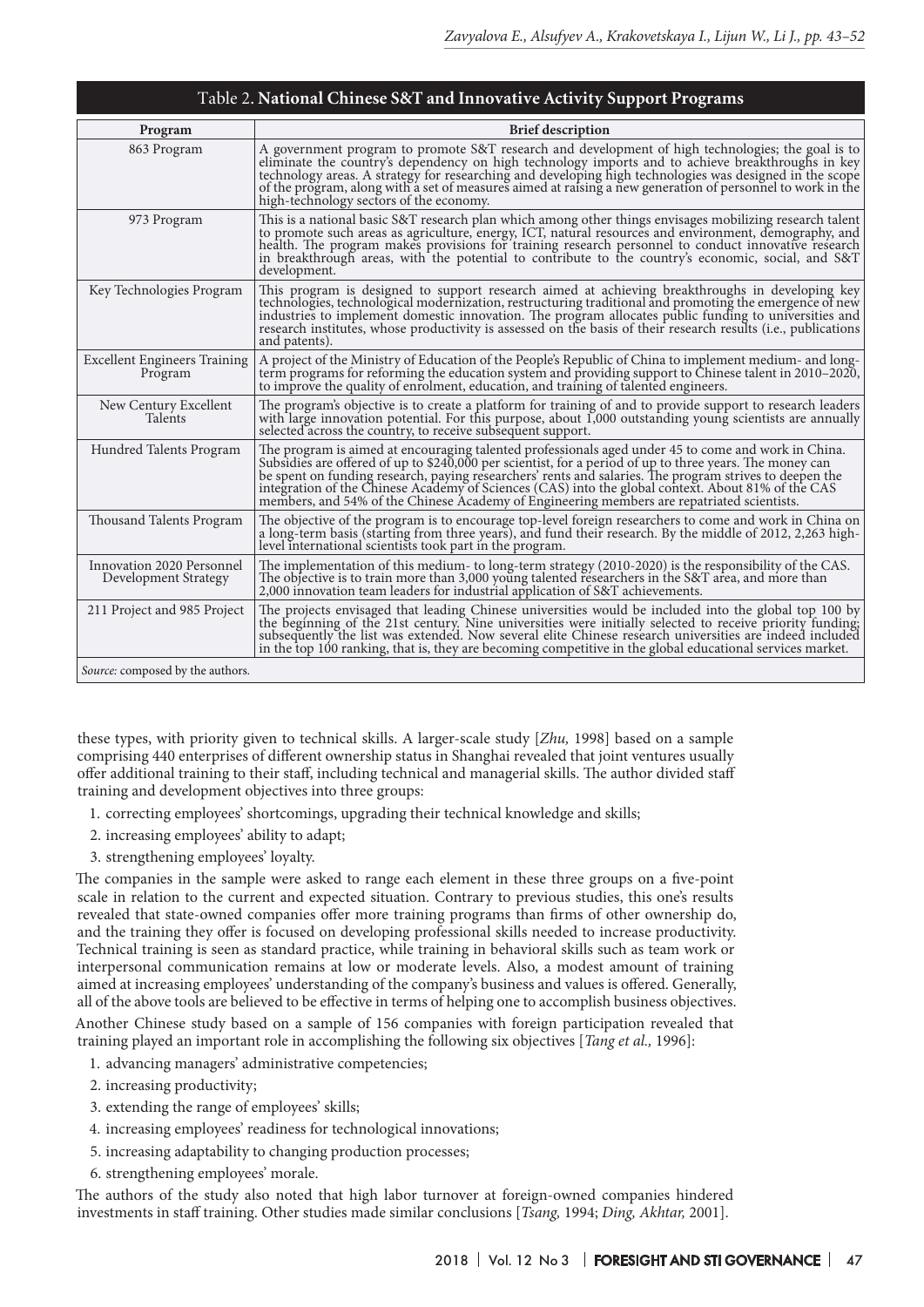An analysis of staff training's impact upon Chinese production companies' performance [*Ng, Siu,* 2004] shows that non-state companies see this tool as more important than state-owned firms do. Staff training is conducted to improve work relationships, deal with skill shortcomings, and develop necessary professional competences. State-owned companies give priority to technical skills, while non-state firms seem to be more interested in improving employees' relations and developing their communication skills. Expectations and actual results of training do not significantly vary between companies of different ownership status, while its perceived efficiency is equally high. Expenditures on staff training are directly connected to companies' performance. On the whole, the existing staff training programs in the Chinese corporate sector tend to be of hybrid nature, combining national personnel management traditions with Western approaches.

Strikingly different assessments of approaches to staff training, and of relevant techniques applied by Chinese companies, lead us to the main research question of this study: what are the specific features of staff training by innovative Chinese companies, in terms of its organization and content?

# **Methodology and Sampling**

A qualitative, or descriptive, analysis of staff training and development practices applied by innovative Chinese companies (which are very different in terms of the numerous contextual and organizational characteristics) is not solely limited to revealing relevant causal relationships; it also implies studying the behavior of specific individual players. A variety of qualitative analyses, namely cluster analysis, was chosen for the purposes of this study. Data collected in the scope of the survey conducted by the Graduate School of Management of the St. Petersburg State University and the University of Illinois in 2011–2013 served as the empirical basis of the study. To assess the human capital development practices (including staff training), employees' efficiency, compensation, and career paths, members of the latter university applied special in-house developed tools [*Bartlett et al.,* 2002], which subsequently have been used in other international surveys including in Russia [*Ardichvili, Dirani,* 2005]. The toolset comprises a series of structured interviews based on John Lawler's questionnaire [*Lawler et al.,* 1995]; the answers are given using a seven-point Likert scale where scores 1 to 5 indicate the degree of the respondents' agreement with suggested statements  $(1 = \text{totally disagree}, 5 = \text{completely agree})$ ;  $6 = \text{not applicable to the company}$ , and 7 = cannot say. Several questions were aimed at collecting data about the company (number of employees) and the respondent (position). The sample comprised 60 innovative Chinese firms selected using the methodology described in the Oslo Manual [OECD, Eurostat, 2005] which offers guidance for collecting and interpreting innovation data. Due to the difficulties with identifying such activities in China, the "snowball" technique was used to collect relevant data.

Cluster analysis is well suited for building classifications, i.e. dividing the initial array of observed objects into classes. Their characteristics allow one to assess groups' similarities and differences, including oneto-one comparisons. Classifying observations in the sample implies distributing the objects into classes in such a way that the similarities within each class were stronger than those between objects in different classes. In other words, cluster (hierarchical) analysis is a statistical technique for organizing objects into comparatively homogenous groups (or clusters) on the basis of their one-to-one comparison using certain criteria set in advance. In our case, seven staff training and development practices applied by innovative Chinese companies served as such criteria. The survey was conducted among two types of respondents: managers and professionals; their reactions to the following statements were used as variables:

- 1. "Our company spends significant amounts of money on staff training and development" (training expenditures);
- 2. "We see training expenditures more like long-term investments rather than production costs" (training as investment)
- 3. "Training is primarily directed at giving workers more and broader knowledge, as opposed to training them for their current jobs" (broad approach to training)
- 4. "Our company pays considerable attention to training to help employees acquire various skills, so they would be able to stand in for each other if need be" (cross-functional training)
- 5. "Our company's employees frequently work in autonomous groups" (team work)
- 6. "New employees undergo serious training aimed at learning company values and traditions" (adaptation programmes)
- 7. "Our training is aimed at improving employees' interpersonal communication skills" (communication training).

Innovative activity indicators applied in our study included the following variables: share of innovations in total volume of shipped products; share of innovations in total exports; number of patents received in two previous years; number of patent applications submitted during the same period. The share of innovative products was measured using a five-point Likert scale, the patents and patent applications indicators – using a binary scale.

The cluster analysis of innovative Chinese companies allowed us to group them on the basis of similarity of their staff training and development practices. Comparing the mean values helped us identify certain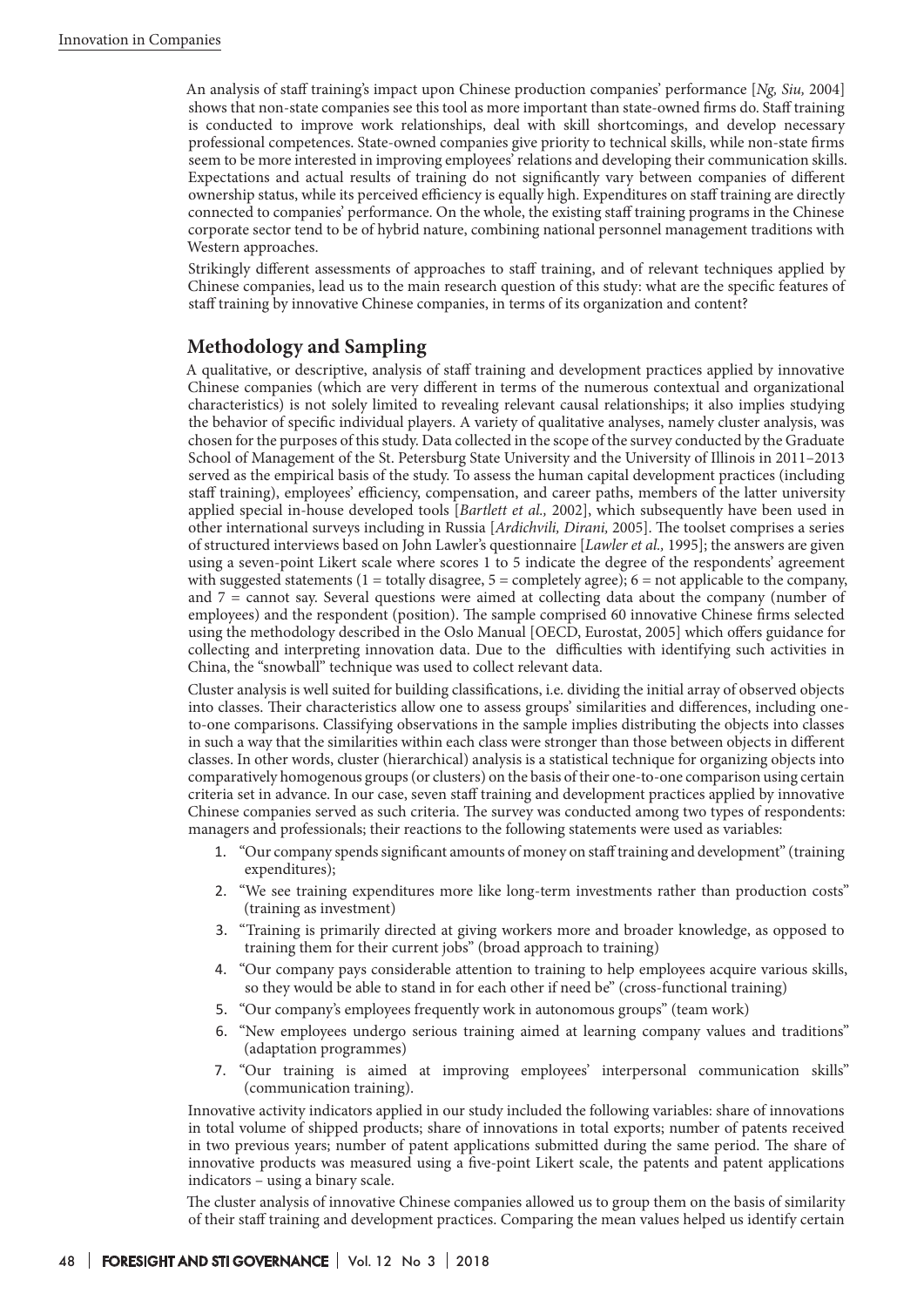| Table 3. Size of Chinese Companies Included in the Sample (Number of Employees) |                        |                            |  |  |  |  |
|---------------------------------------------------------------------------------|------------------------|----------------------------|--|--|--|--|
| Number of employees                                                             | Number of observations | Share in the sample $(\%)$ |  |  |  |  |
| $100 - 249$                                                                     | 14                     | 23.3                       |  |  |  |  |
| $250 - 499$                                                                     | 5                      | 8.3                        |  |  |  |  |
| $500 - 749$                                                                     | 22                     | 36.7                       |  |  |  |  |
| 750-1500                                                                        | 19                     | 31.7                       |  |  |  |  |
| Всего                                                                           | 60                     | 100.0                      |  |  |  |  |
| Source: composed by the authors.                                                |                        |                            |  |  |  |  |

patterns in the groups regarding the share of innovations in the total output and exports, the number of patents and patent applications, which can be interpreted as business behavior patterns.

The survey's respondents were top managers and members of HR departments of medium (100-500 employees) and large (>500 employees) companies. The distribution of companies in the sample by number of employees is presented in Table 3.

## **Discussion of Results**

The results of the analysis include the mean values for staff training and development practices applied by companies in each of the four constructed clusters (Table 4). Since the variables were measured using a five-point Likert scale, a mean value above three allows one to describe a staff training practice as actively used, and a value below three – as rarely applied.

The mean values of companies' innovation activity indicators for each of the four clusters are presented in Table 5.

The cluster analysis of innovative Chinese companies' staff training and development practices allowed us to break the companies down into the following four groups:

1) Innovators (comprises two firms): the highest innovative activity indicators, and moderate staff training and development expenditures;

2) Staff training leaders (the largest group, comprises 52 companies): lower innovative activity indicators but high staff training and development figures;

3) Laggers (comprises five companies): low staff training and development and innovative activity indicators alike;

4) Stars (a single firm): top staff training and development indicators, with no data available about the level of innovative activity.

The largest cluster (52 firms) has average innovative activity values, both in terms of products and patents. These companies invest serious money in staff training and development (the mean indicator value is 3.81) and see it as long-term investments aimed at extending the range of employees' competences, cross-functional training, adaptation, and the development of communication and team work skills. Companies in this group can be seen as staff training and development leaders of Chinese businesses. Their predominance in our sample allows us to profile a typical national innovative firm as follows: an average level of innovative activity against the background of large-scale staff training and development programs.

| of assessments made using a five-point Likert scale) |                   |                               |      |              |  |  |  |  |  |
|------------------------------------------------------|-------------------|-------------------------------|------|--------------|--|--|--|--|--|
| <b>Parameters</b>                                    | Company clusters  |                               |      |              |  |  |  |  |  |
|                                                      | <b>Innovators</b> | <b>Staff training leaders</b> |      | <b>Stars</b> |  |  |  |  |  |
| Number of observations                               | $\overline{2}$    | 52                            | 5    |              |  |  |  |  |  |
| Training expenditures                                | 2.75              | 3.81                          | 2.20 | 5.00         |  |  |  |  |  |
| Training as an investment                            | 1.00              | 1.88                          | 3.70 | 5.00         |  |  |  |  |  |
| Broad approach to training                           | 2.50              | 3.26                          | 3.10 | 5.00         |  |  |  |  |  |
| Cross-functional training                            | 4.25              | 3.98                          | 2.90 | 5.00         |  |  |  |  |  |
| Team work                                            | 4.00              | 3.14                          | 2.00 |              |  |  |  |  |  |
| Adaptation programs                                  | 2.25              | 4.10                          | 3.40 | 5.00         |  |  |  |  |  |
| Communication training                               | 4.00              | 3.07                          | 3.70 | 5.00         |  |  |  |  |  |

## Таble 4. **Staff Training and Development by Innovative Chinese Companies (***mean values of assessments made using a five-point Likert scale***)**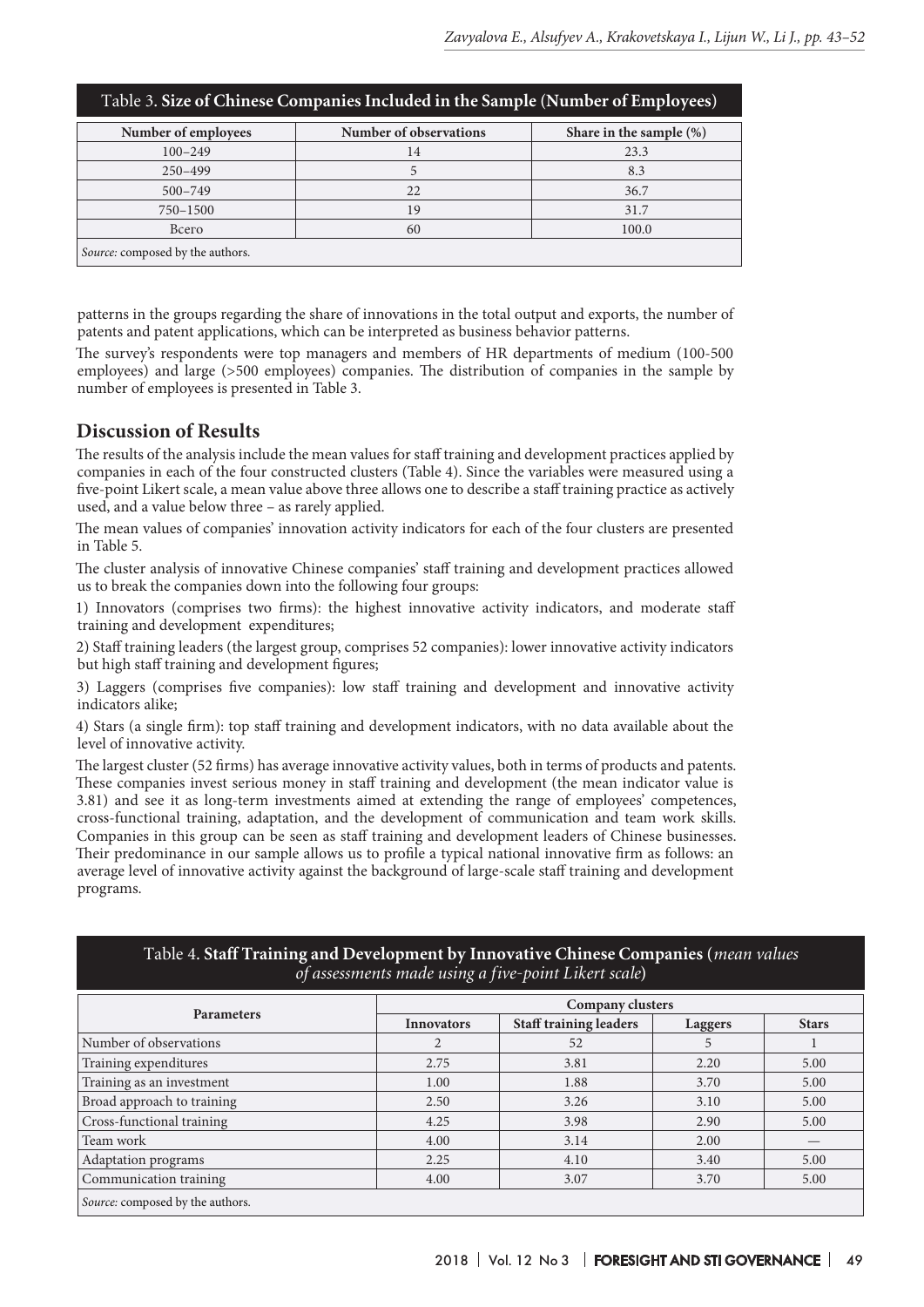| Table 9. Hillovative Activities of Chinese Companies ( <i>mean values of assessments</i><br>made using a five-point Likert scale) |                   |                               |         |              |  |  |  |  |
|-----------------------------------------------------------------------------------------------------------------------------------|-------------------|-------------------------------|---------|--------------|--|--|--|--|
|                                                                                                                                   | Company clusters  |                               |         |              |  |  |  |  |
| <b>Parameters</b>                                                                                                                 | <b>Innovators</b> | <b>Staff training leaders</b> | Laggers | <b>Stars</b> |  |  |  |  |
| Number of observations                                                                                                            |                   | 52                            | 5       |              |  |  |  |  |
| Share of innovative products                                                                                                      | 3.50              | 2.87                          | 2.00    |              |  |  |  |  |
| Share of innovative products in exports                                                                                           | 3.00              | 1.89                          | 1.00    |              |  |  |  |  |
| Number of patents                                                                                                                 | 2.00              | 1.85                          | 1.33    |              |  |  |  |  |
| Number of patent applications                                                                                                     | 2.00              | 1.82                          | 1.00    |              |  |  |  |  |
| Average value for innovative products                                                                                             | 3.25              | 2.41                          | 1.67    |              |  |  |  |  |
| Average value for patents and patent applications                                                                                 | 2.00              | 1.83                          | 1.17    |              |  |  |  |  |
| Source: composed by the authors.                                                                                                  |                   |                               |         |              |  |  |  |  |

# Таble 5. **Innovative Activities of Chinese Companies (***mean values of assessments*

The second group is represented by just two examples of very high innovative activity, in terms of the share of innovative products (the mean value of 3.25) and patents (2.00) alike. The companies in this group are not inclined to spend a lot on staff training and development (the average value is 2.75) since they do not see the long-term potential of such programs. The training programs they do implement are designed to enable workers to do their jobs better; no personnel adaptation courses are offered, but there is cross-functional training, and the development of communication and team work skills. In other words, Chinese innovators pay the least attention to staff training and development among all domestic companies, and the programs they do offer mostly provide cross-functional and team work training.

The third group (comprises 5 companies) displays the lowest innovative activity values and small staff training and development expenditures (the average value is 2.20), but these firms do see such costs as long-term investments. Companies in this group are interested in extending employees' knowledge and giving them cross-functional training; they offer adaptation and communication skills programs, but do not set up autonomous teams. These are the least innovative companies, but they make the biggest effort to develop their human capital – and tend to have problems with funding relevant programs.

The fourth group is limited to a single example displaying the highest staff training and development expenditures (the value is 5.00). Indicators for all training programs are seen as long-term investments are at the top level, while training areas include extending knowledge, cross-functional training, adaptation, and the development of communication skills. No data is available about the firm's innovative activities, so in effect the latter amount to just training programs.

# **Conclusion**

To identify the specific features of staff training and development arrangements of innovative Chinese companies, keeping in mind the significant disparities in assessments of the approaches they apply, we conducted cluster analysis of 60 national companies. The relevant data was used to analyze links between staff training practices and the level of innovative activities. Most of the firms in the sample (52) funded various forms of staff training while displaying average innovative activity regardless of how it was measured (as share of innovative products or the number of patents). The two companies in the sample with the highest performance indicators offered only a limited range of staff training programs, and invested in this area moderately. Companies which had no resources to fund staff training programs despite being willing to do so, displayed the lowest innovative activity indicators. Unfortunately, the firm which has adopted the most solid approach to staff training and development did not provide data about its innovative activities, but what data we had was sufficient to suggest that investments in human capital development have a significant impact on the results of companies' innovative activities.

Summarizing the obtained results allows us to draw several important conclusions. The first concerns the development of staff training practices, and approaches to making relevant arrangements. As was noted in [*Soltitskaya, Bo,* 2005], human resources management in the Chinese corporate sector is in its infancy – at the transition stage from the administrative approach. The same applies to the staff training and development system. During the previous 12 years Chinese firms, including innovative ones, made significant progress both in terms of funding staff training programs and applying specific practices. The empirical study showed that "staff training leaders" invested significant resources in various forms of staff training and development, including cross-functional training, broad general training, team work, and adaptation and company values programs. All this helps the companies in this group achieve average innovative activity indicators for the sample.

The results of the study also reveal that existing staff training programs tend to take hybrid forms combining Chinese personnel management traditions with relevant Western approaches. Innovative domestic companies have largely overcome the legacy of *guanxi* tied to the Confucian values, which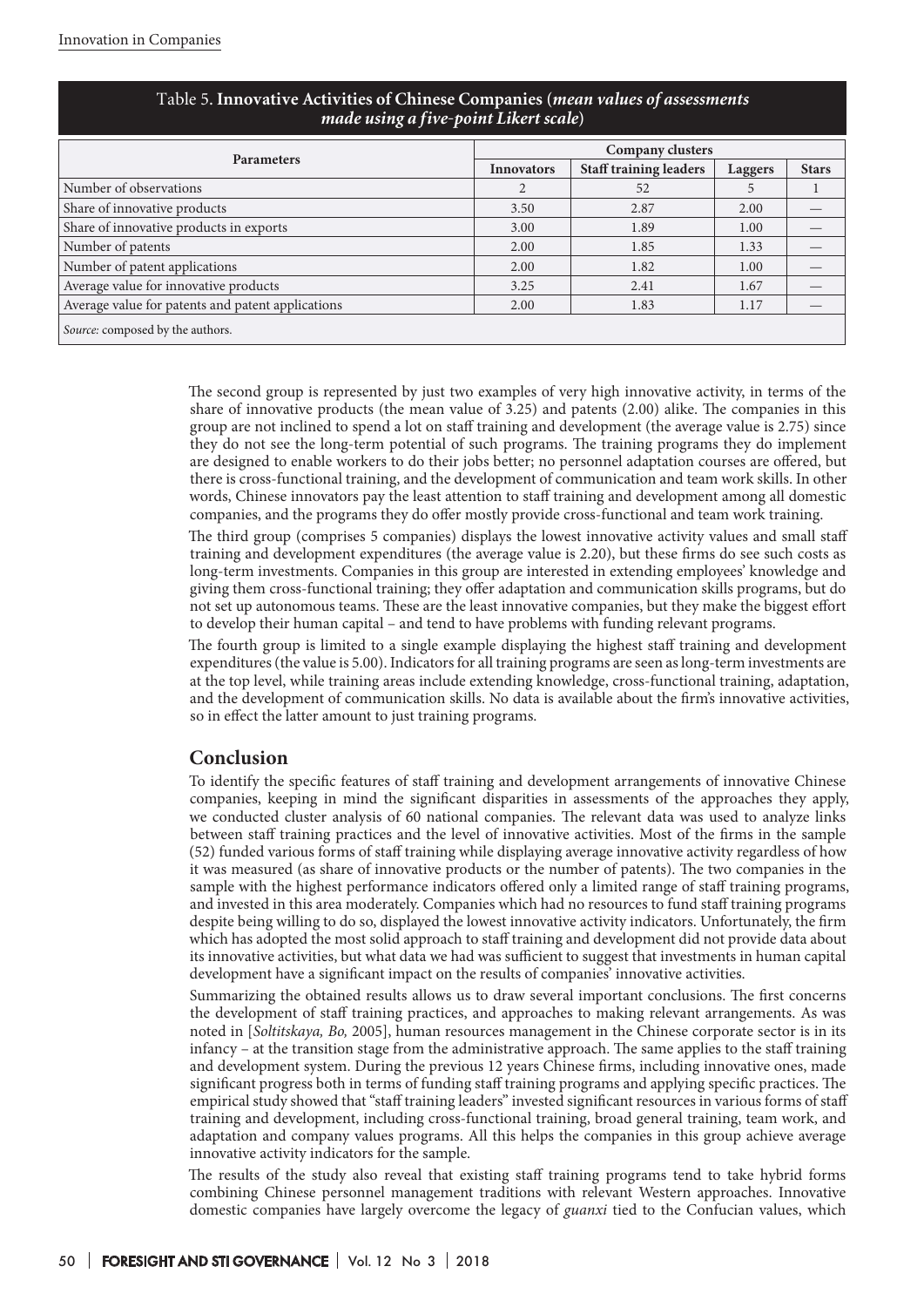give priority to personal responsibility. In the scope of that archaic culture, workers are not expected to know what their colleagues do, and the scope for standing in for each other is extremely limited. Crossfunctional training practices are borrowed from the Western human resources management experience and are widely employed by innovative companies in countries with developed and emerging markets.

The transformation of innovative Chinese companies' approaches to staff training and retraining is taking place in the framework of the "Education" subsystem of the national innovation ecosystem. The state's close attention to relevant programs, their prioritization and implementation ultimately are embodied in the approaches and training techniques innovative firms apply to their human resources, and in the results of their activities. Further studies of staff training and development practices which promote the innovative activity of Chinese businesses should focus on analyzing experience of specific firms. This could help innovative players in other emerging markets build more efficient staff training systems.

*The paper was supported with the grant "Human resources development and training as a factor affecting competitiveness of companies operating in emerging markets" (16.23.1842.2015) provided by the Graduate School of Management of the St. Petersburg State University.*

## **References**

- Ardichvili A., Dirani K. (2005) Human Capital Practices of Russian Enterprises. *Human Resource Development International*, vol. 8, no 4, pp. 403–418.
- Bartlett K. R., Lawler J. J., Bae J., Chen S., Wan D. (2002) Differences in International Human<br>Resource Development Among Indigenous Firms and Multinational Affiliates in Resource Development Among Indigenous Firms and Multinational Affiliates in East and Southeast Asia. *Human Resource Development Quarterly*, vol. 13, no 4, pp. 383–405.
- Chang M. (1996) The Thought of Deng Xiaoping. *Communist and Post-Communist Studies*, vol. 29, no 4, pp. 377–394.
- Child J. (1996) *Management issues in China*, New York: Routledge.
- Child J., David K.T. (2001) China's transition and its implications for international business. *Journal of International Business Studies*, vol. 32, no 1, pp. 5–21.
- Chinese Academy of Sciences (2014) China's Strategic Options for S&T Development Toward 2020. *Bulletin of the Chinese Academy of Sciences*, vol. 28, no 1, pp. 107-113.
- Chistyakova N.O. (2007) Regional'naya innovatsionnaya sistema: sushchnost', struktura, spetsifika [Regional innovation system: Essence, structure, specificity]. *Innovatsii* [Innovation], no 4, pp. 56–59 (in Russian).
- Ding D., Fields D., Akhtar S. (1997) An empirical study of human resource management policies and practices in foreign-invested enterprises in China: The case of Shenzen Special Economic Zone. *International Journal of Human Resource Management*, vol. 8, no 5, pp. 595–613.
- Ding D.Z., Akhtar S. (2001) The organizational choice of human resource management practices: A study of Chinese enterprises in three cities in the PRC. *International Journal of Human Resource Management*, vol. 12, no 6, pp. 946–964.
- Eriksson T., Qin Z., Wang W. (2014) *Firm-level Innovation Activity, Employee Turnover and HRM Practices Evidence from Chinese Firms* (Economics Working Papers 2014-09), Aarhus: Aarhus University. Available at: http://econ.au.dk/fileadmin/site\_files/filer\_oekonomi/Working\_Papers/Economics/2014/wp14\_09.pdf, accessed on 01.11.2017.
- European Commission (2015) *Evolution of China's Innovation Performance: 2000–2013. Brussels: European Commission*, Available at: https://ec.europa.eu/research/innovation-union/pdf/evolution\_of\_china\_innovation\_ performance.pdf, accessed on 01.11.2017.
- Haour G., von Zedwitz M. (2016) *Created in China: How China is becoming a global innovator*, London: Bloomsbury Publishing.
- Hofstede G. (1991) *Cultures and organizations. Intercultural cooperation and its importance for survival. Software of the mind*, London: McGraw-Hill.
- Lawler J.J., Jain H., Ratnam C., Atmiyanandana V. (1995) Employment practices in developing countries: A comparison of India and Thailand. *International Journal of Human Resource Management*, vol. 6, no 2, pp. 319–346.
- Leonov S.N., Domnich E.L. (2010) Gosudarstvennaya innovatsionnaya politika poreformennogo Kitaya: soderzhanie, periodizatsiya, masshtaby [State innovation policy of post-reform China: Content, periodization, scale]. *Vestnik TOGU* [Bulletin of the Pacific National University], vol. 2, no 17, pp. 168–176 (in Russian).
- Li Y. (2010) *Imitation to Innovation in China. The Role of Patents in Biotechnology and Pharmaceutical Industries*, Cheltenham: Edward Elgar.
- Lu Y., Bjorkman I. (1997) HRM practices in China-Western joint ventures: MNC standardization versus localization. *International Journal of Human Resource Management*, vol. 8, no 5, pp. 614–628.
- Lu Y., Björkman I. (1998) Human resource management in international joint ventures in China. *Journal of General Management*, no 23, pp. 63–79.
- Marchenko V. (2013) Kak upravlyayut personalom v Kitae: osobennosti kitaiskogo mentaliteta [How the personnel in China are managed: The characteristics of the Chinese mentality]. *General'nyi director* [General Director]. Available at: http://www.gd.ru/articles/2819-red-kak-upravlyayut-personalom-v-kitae-osobennosti-kitayskogomentaliteta, accessed on 01.11.2017 (in Russian).